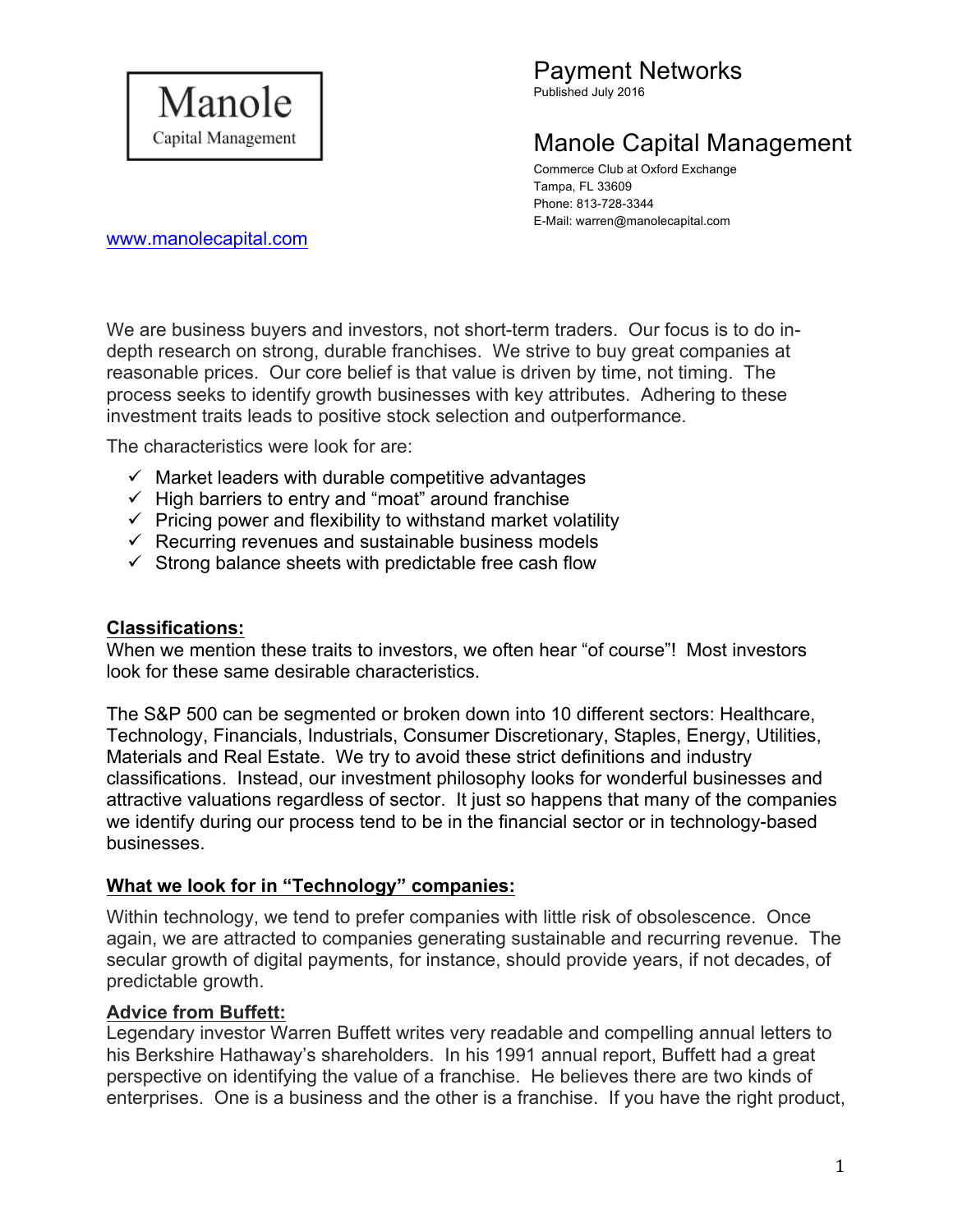

Published July 2016

# Manole Capital Management

Commerce Club at Oxford Exchange Tampa, FL 33609 Phone: 813-728-3344 E-Mail: warren@manolecapital.com

www.manolecapital.com

investors are comfortable paying for this positive mental association. He argues that most successful franchises have characteristics like: no close substitute, a product or service that is needed or desired, and not being subject to price regulation. Lastly, Buffett believes that a franchise can price its products aggressively and still earn high rates of return on capital. Once it is possible to identify franchise value, the real trick is to properly frame how resilient it is. Buffett describes a franchise like a "moat around your economic castle". How big is it and how durable is that franchise?

### **Example #1: Payment Networks:**

Back in 2012, Visa and MasterCard were both under pressure from a new competitive threat. A consortium of 70 major brands and 40 big box retailers were joining forces to create the Merchant Customer Exchange or MCX. Companies like Wal-Mart, Target, Lowe's, CVS, Rite Aid, Shell, Mobil and others formed MCX to create a merchant owned mobile commerce network. MCX had a noble goal. It wanted to create a free app to let customers save time by centralizing loyalty, rewards, coupons and promotions at participating retailers checkout counters. The un-stated, but real goal was to lower their cost of accepting card transactions (called the Merchant Discount Rate or MDR in the payment industry). MCX was going to create the latest in must have payment apps. The app was called CurrenC after its original name – ISIS – became an obvious liability.

The Street was worried that these retailers were powerful enough, with their 110,000 locations, to end the dominant position of the two largest payment networks. In terms of market share dominance (according to The Nilson Report), Visa and MasterCard represent roughly 75% & 91% of all global credit & debit purchase transactions. The companies generate operating margins in the 50% to 60% range. This kind of profitability and market share dominance is always going to attract competition.

### **Keep it simple:**

In our opinion, the beauty of these franchises is their simplicity. We are not saying it is simple to authorize, clear, process and settle global credit and debit cards transactions. In fact, it is a terribly complex transaction that often occurs in just a few seconds. The simplicity of their business model is that customers can transact easily and make payment however they wish to transact. MCX and their CurrentC app were attempting to force customers to make payment via the Automated Clearinghouse or ACH network. By using ACH and not traditional funding sources (ie: credit or debit cards), participating merchants would be able to lower their operating costs. Forcing customers to utilize a different payment methodology, rather than one they are already very comfortable using,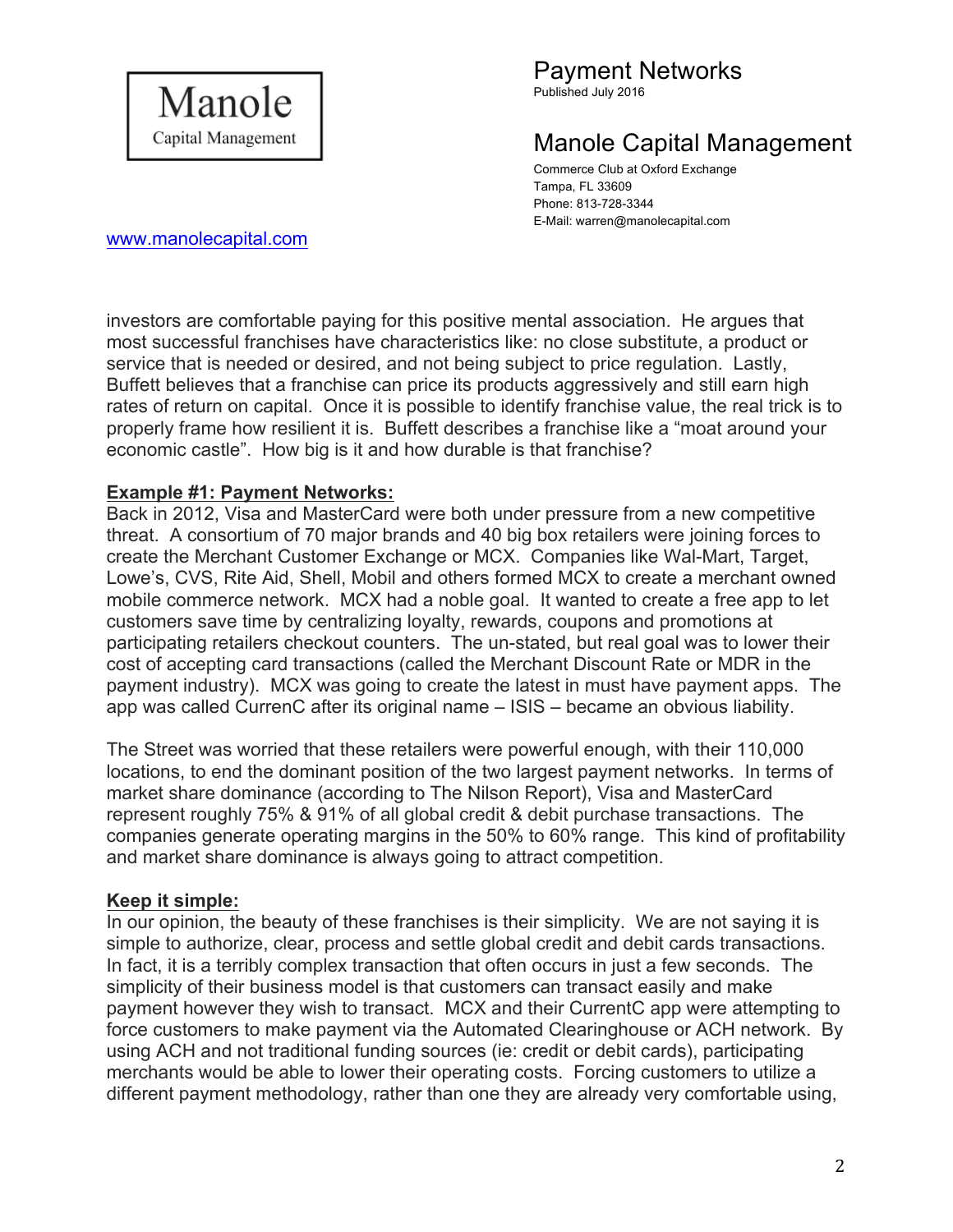

Published July 2016

# Manole Capital Management

Commerce Club at Oxford Exchange Tampa, FL 33609 Phone: 813-728-3344 E-Mail: warren@manolecapital.com

www.manolecapital.com

was not smart.

Last month, MCX postponed and then shut down its rollout of its merchant controlled mobile wallet. However, no sooner did this happen then Wal-Mart announced the launch of its new payment app called Wal-Mart Pay.

### **A different type of competition:**

Meanwhile, there was another potential payment threat in the works by 2014. Apple Pay was being launched with the new iPhone 6. Android Pay and Samsung Pay were also going to be released and many feared that these mobile wallets were going to threaten Visa and MasterCard's market dominance. The market assumed that Apple, with its beautifully designed phones and fully integrated operating system, would look to create and capture payment market share. It was common thinking that the world's largest company would use its ample resources to invest in a business that generates 50% to 60% operating margins.

As these new apps came to market, it was clear that these entities understood what their value add was to the consumer equation. None came out with an app that required some elaborate sign-up process or one that did not utilize traditional debit or credit cards. Instead, these phone and mobile operators recognized that Visa and MasterCard provide a valuable service, and have a wonderful franchise with a dominant and wide moat. These potential competitors decided it was a better choice to partner with rather than fight the established payment players.

### **Looking forward:**

We do not know which mobile wallet will ultimately grow and become the latest must have app. One might have allegiance to the Apple iPhone, while others believe the Samsung phone is the latest and greatest device. We do not need to go too far back in history to remember how dominant Blackberries were in the hardware segment. It is our belief that providing customers with choice is a better alternative. All successful payment apps or newly created mobile wallets should allow bank issued credit and debit cards to act as a funding source. Behind the scenes, we expect both Visa and MasterCard to be the dominant payment networks executing these purchase transactions. This should provide years of future growth.

### **Growth:**

The secular growth of digital payment networks will come from steady conversion from cash and check to card-based payments, and higher penetration of online purchase